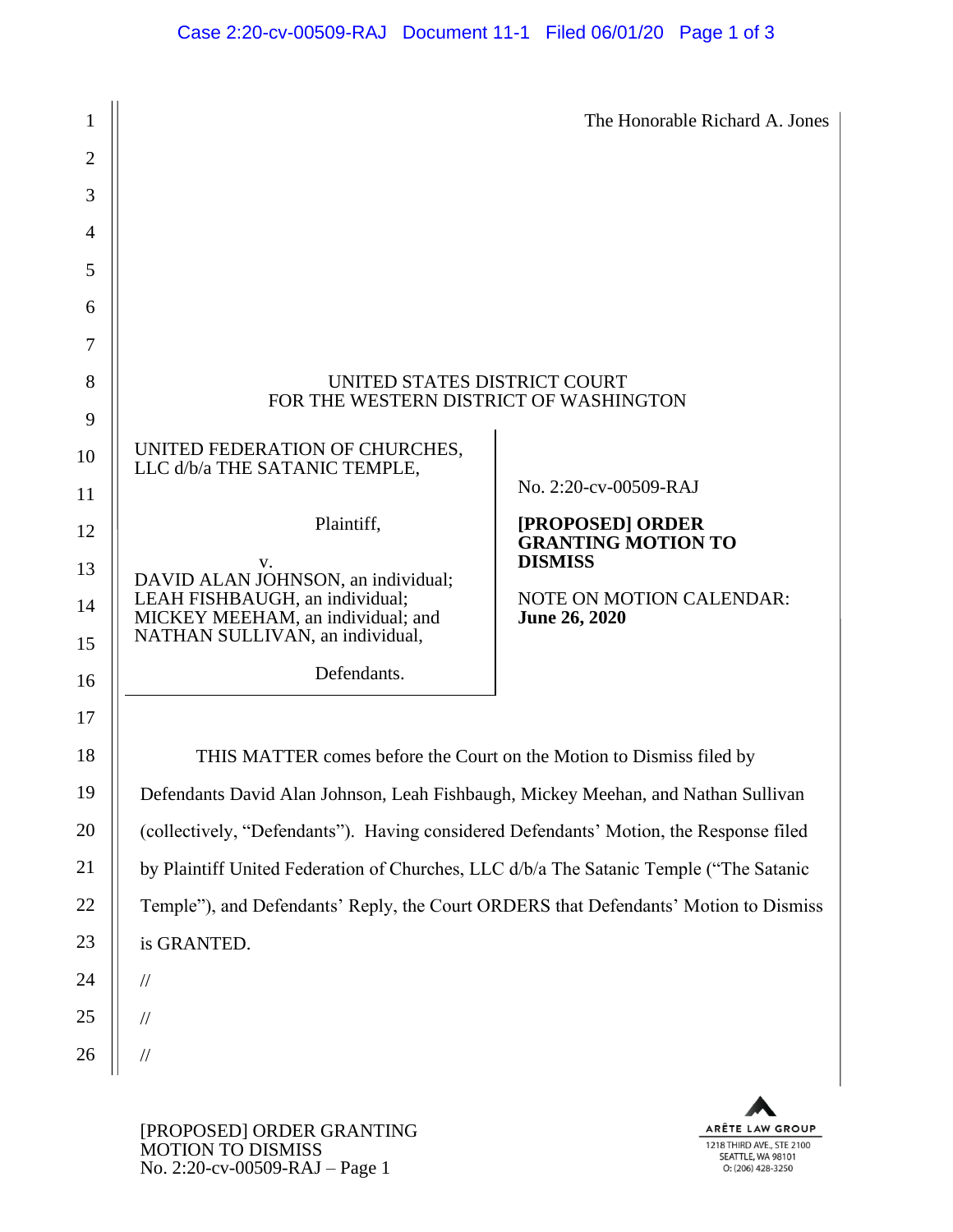## Case 2:20-cv-00509-RAJ Document 11-1 Filed 06/01/20 Page 2 of 3

| $\mathbf{1}$    |                                                                                                                                                                    | The Satanic Temple's Complaint against Defendants is DISMISSED WITH |
|-----------------|--------------------------------------------------------------------------------------------------------------------------------------------------------------------|---------------------------------------------------------------------|
| $\overline{2}$  | PREJUDICE.                                                                                                                                                         |                                                                     |
| 3               |                                                                                                                                                                    |                                                                     |
| $\overline{4}$  | DATED this <u>quality day of 2020</u> , 2020                                                                                                                       |                                                                     |
| 5               |                                                                                                                                                                    |                                                                     |
| 6               |                                                                                                                                                                    | Hon. Richard A. Jones                                               |
| 7               |                                                                                                                                                                    | <b>United States District Judge</b>                                 |
| 8               |                                                                                                                                                                    |                                                                     |
| $\mathbf{9}$    | Presented by:                                                                                                                                                      |                                                                     |
| 10              | <b>ARETE LAW GROUP PLLC</b>                                                                                                                                        |                                                                     |
| 11              | By: /s/ Jeremy E. Roller<br>Jeremy E. Roller, WSBA No. 32021<br>1218 Third Avenue, Suite 2100<br>Seattle, WA 98101<br>Phone: (206) 428-3250<br>Fax: (206) 428-3251 |                                                                     |
| 12              |                                                                                                                                                                    |                                                                     |
| 13              |                                                                                                                                                                    |                                                                     |
| 14              |                                                                                                                                                                    |                                                                     |
| 15              | jroller@aretelaw.com                                                                                                                                               |                                                                     |
| 16              | Attorneys for Defendants David Alan<br>Johnson, Leah Fishbaugh, Mickey                                                                                             |                                                                     |
| 17              | Meehan, and Nathan Sullivan                                                                                                                                        |                                                                     |
| 18              |                                                                                                                                                                    |                                                                     |
| 19              |                                                                                                                                                                    |                                                                     |
| <b>20</b>       |                                                                                                                                                                    |                                                                     |
| $\overline{21}$ |                                                                                                                                                                    |                                                                     |
| 22              |                                                                                                                                                                    |                                                                     |
| 23              |                                                                                                                                                                    |                                                                     |
| 24              |                                                                                                                                                                    |                                                                     |
| 25              |                                                                                                                                                                    |                                                                     |
| 26              |                                                                                                                                                                    |                                                                     |
|                 |                                                                                                                                                                    |                                                                     |

ARÊTE LAW GROUP 1218 THIRD AVE., STE 2100<br>SEATTLE, WA 98101<br>O: (206) 428-3250